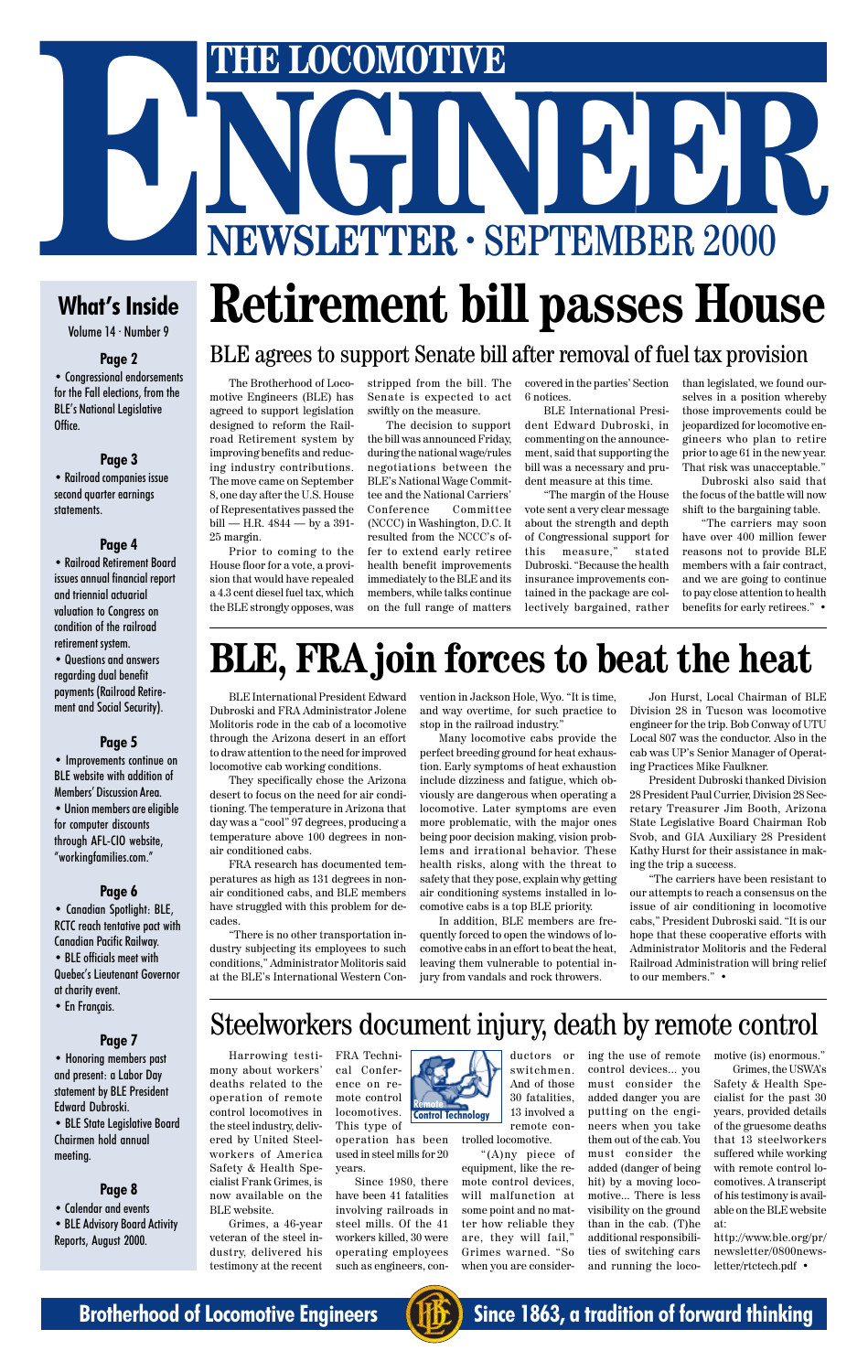# **CONGRESSIONAL ENDORSEMENTS**

See Endorsements, Page 3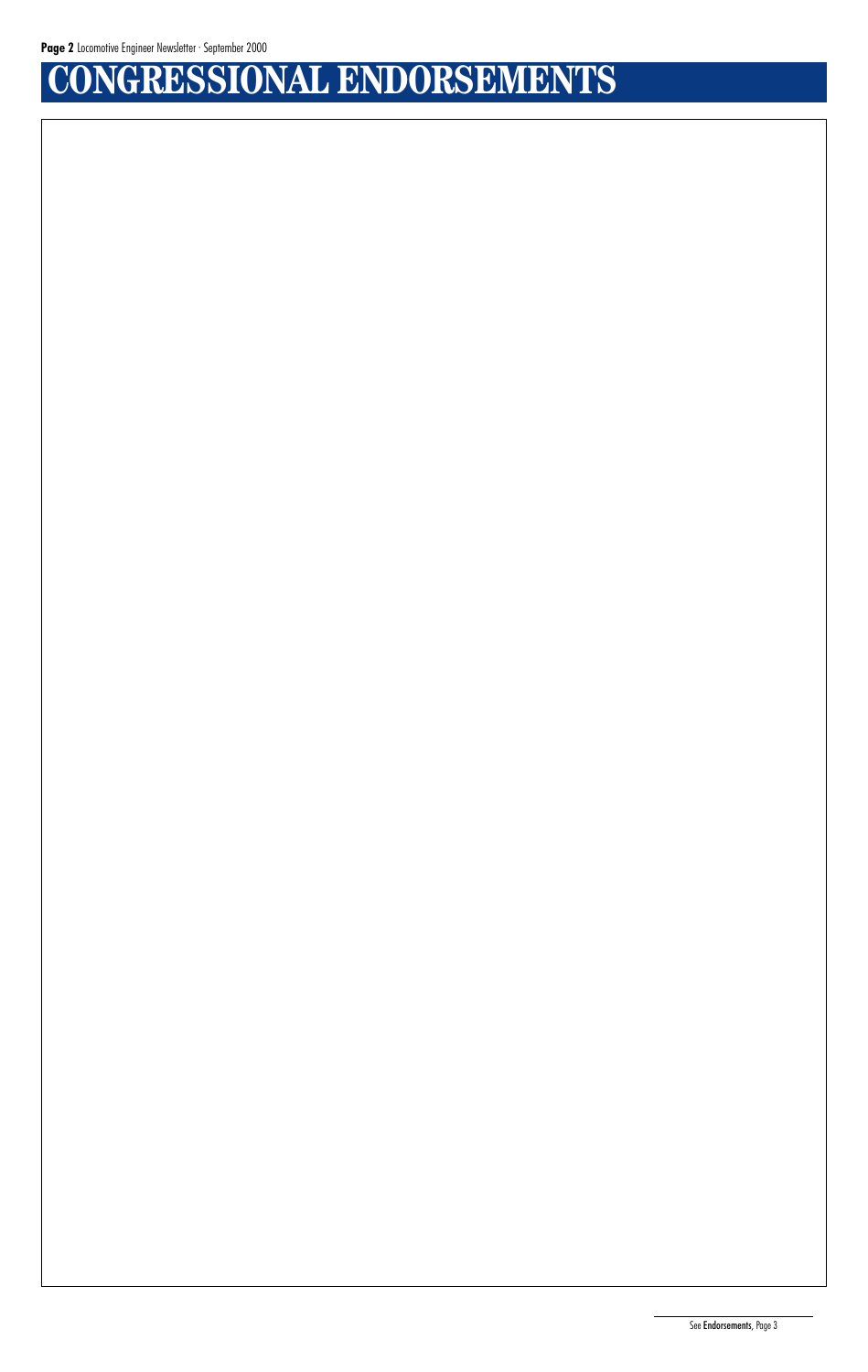# **INDUSTRY**



### Endorsements

Continued from Page 3



**BNSF** Burlington Northern Santa Fe earned \$249 million in the second quarter of 2000, down from earnings of \$257 million in the 1999 second quarter. The nation's second-largest railroad had revenue of \$2.24 billion, 2 percent higher than the \$2.19 billion in the 1999 quarter.

For the first six months of 2000, BNSF earned an adjusted \$492 million, or \$1.14 a share, down slightly from \$493 million, or \$1.04 a share on more shares, in the comparable period last year.

Revenue increased 2 percent to \$4.47 billion from \$4.37 billion, while operating expenses of \$3.44 billion also were 2 percent higher than the \$3.37 billion of 1999. For the first half, the operating ratio improved slightly to 76.9 percent, compared with 77.1 percent a year earlier. •



**Canadian National** reported net income of \$230 million for the second quarter of 2000, an 18 per cent rise over yearearlier net income of \$195 million.

CN's industry-leading operating ratio — the percentage of revenue required to operate and maintain the railroad — improved by 1.3 points in the quarter to a record 68.6 per cent.

CN's operating ratio for the six-month period improved by 2.9 points to 70.4 per cent. Revenue for the first six months of 2000 grew by five per cent to \$2,705 million, with carloads rising by six per cent to 1,891 thousand. •

> **Canadian Pacific** reported record second quarter operating income of \$204 million, 29 percent higher than the operating income in the 1999 second quarter. Net income increased \$22 million, or

first time the company posted an increase in net income since it and CSX took over Conrail a year ago. The railroad earned \$116 million in the three months ended June 30, beating the expectations of Wall Street analysts. It had net income of \$77 million in the same quarter a year earlier. Railway operating revenues for the quarter were \$1.58 billion, up 32 percent from \$1.19 billion a year earlier. Railway operating expenses for the quarter grew 31 percent, from \$996 million to \$1.3 billion. EXPL EXPL ENFERT SUNTER TRANSFERT CONTROL TRANSFERT CONTROL TRANSFERT CONTROL TRANSFERT CONTROL TRANSFERT CONTROL TRANSFERT CONTROL TRANSFERT CONTROL TRANSFERT CONTROL TRANSFERT CONTROL TRANSFERT CONTROL TRANSFERT CONTROL

30 percent, to \$96 million.

Revenue increased \$76 million, or 9 percent, to \$904 million in the quarter, while operating expenses increased \$29 million, or 4 percent, to \$700 million. As a result, the ratio of operating expenses to income, a key bottom line indicator, improved to 77.4 percent, a 3.6 point decrease from a year earlier.

CP business in the U.S. Northeast continues to improve, particularly with Norfolk Southern since the break-up of Conrail between NS and CSX in 1999. The D&H unit has haulage agreements with NS that give the U.S. carrier access to New England and eastern Canada. •



Second-quarter earnings for **CSX Corp.** fell 43 percent as the owner of the third-largest U.S. railroad had higher costs from the division of Conrail.

For the first six months of the year, UP earned \$429 million and had operating income of \$994 million, compared with earnings of \$323 million and operating income of \$803 million in the same 1999 period. The railroad's operating ratio improved 2.7 points in the first half to 81.7 percent from 84.4 percent. •



Net income slid to \$55 million. However, the results beat the estimates of several Wall Street financial analysts.

CSX has struggled with delays and congestion after it divided Conrail routes with Norfolk Southern Corp. in June of 1999. Service began to improve in May following the ouster of its top three rail executives.

The latest results include revenue from Conrail for three months, compared with one month last year. In last year's second quarter, a gain of \$17 million for the sale of resort property led to net income of \$114 million. For the first half of 2000, net income fell to \$84 million. The gain of \$17 million from the sale made first-half 1999 net income \$140 million. •



**Norfolk Southern's** earnings rose 51 percent in the second quarter, the

The quarter was the fourth full quarter in which NS operated its portion of Conrail lines. NS and CSX carved up Conrail's northeastern freight routes in a \$10.3 billion takeover in June 1999. Since then, NS's earnings declined 87 percent in the third quarter of 1999, 81 percent in the fourth quarter and 88 percent in the first quarter of 2000. •

**Union Pacific** posted its eighth consecutive quarter of earnings improvement since 1997 as earnings increased 26 percent to \$244 million. This compares with income of \$194 million in the 1999 second quarter.

Operating income, excluding Overnite Transportation, reached \$526 million, a 23 percent increase over 1999. The ratio of operat-

ing expenses to revenue in the second quarter, a benchmark of railroad performance, improved to 80.5 percent, 2.5 points better than the 83 percent of the 1999 second quarter, despite a 50 percent, or \$90 million, increase in fuel prices over the year-earlier period. The operating ratio was the best since the 1996 acquisition of SP.



**Kansas City Southern Industries** reported second quarter 2000 income of \$8.8 million compared to \$5.2 million in second quarter 1999; a diluted earnings per share improvement of 67 percent.

KCSI's consolidated second quarter 2000 revenues and operating expenses declined \$4.3 million and \$3 million, respectively, resulting in this decline in operating income.

For the six months ended June 30, 2000, income from continuing operations increased 50 percent to \$19.2 million from \$12.8 million for the six months ended June 30, 1999. •

**Wisconsin Central Transportation's** \$7.8 million net income for the second quarter slightly exceeded analysts' estimates and was approximately equal to the second quarter of 1999. The Company's North American operating income for second quarter 2000 was \$24.2 million compared to \$25.1 million in the year-ago quarter.

Second quarter 2000 North American operating revenues of \$93.0 million set a quarterly record, up more than 2 percent from 1999 revenues of \$90.8 million. The operating ratio (operating expenses as a percentage of operating revenues) was 73.9 percent versus 72.3 percent for the 1999 quarter. •



aaaaaaaaaaaaaaaaaaaaaaaaaaaaaaaaaaaaaaaaaaaaaaaaaaaaaaaaaaaaaaaaa aaaaaaaaaaaaaaaaaaaaaaa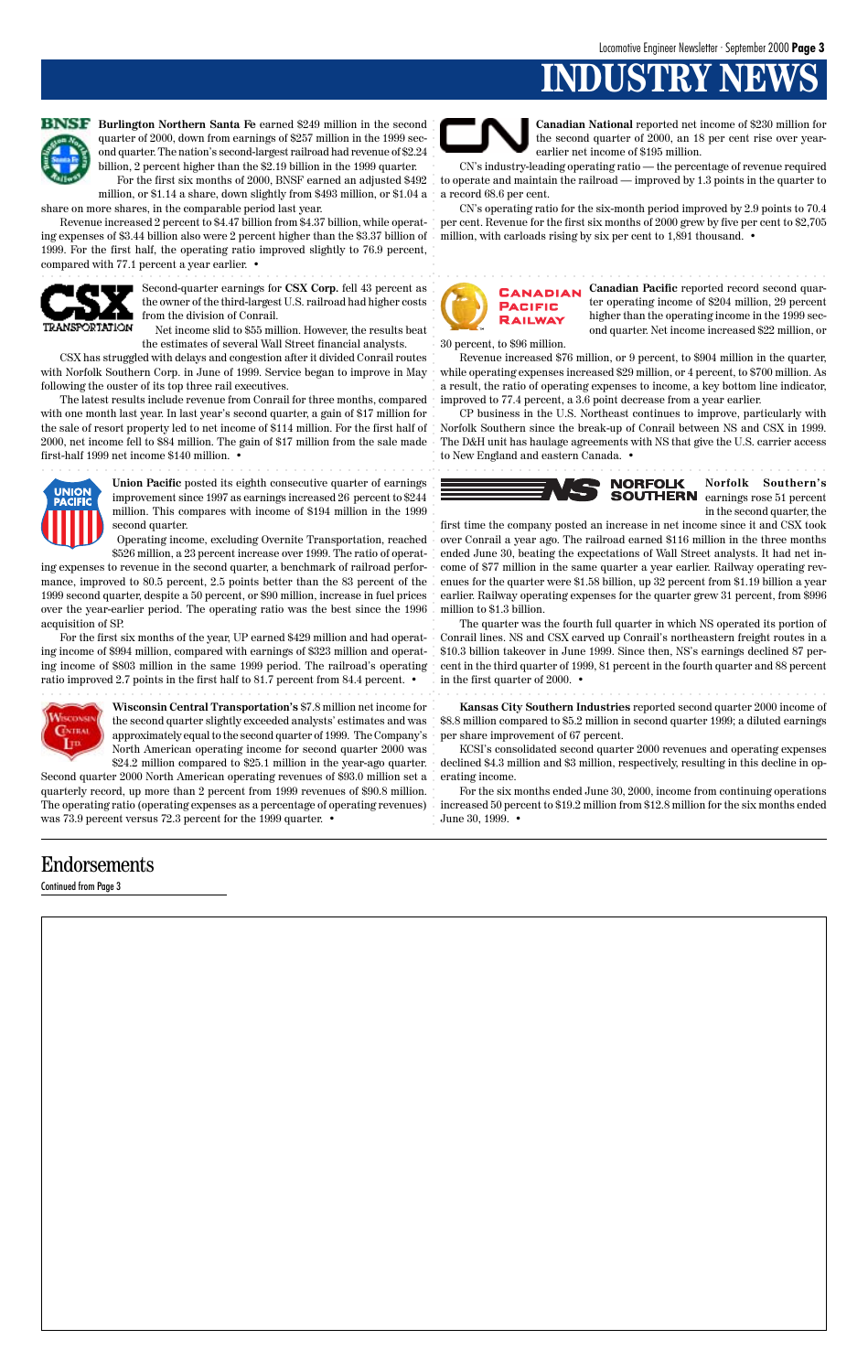# **BLE SENIOR REPORT**

law to submit annual financial reports and triennial actuarial valuations to Congress on the financial condition of the railroad retirement system, as well as annual financial reports on the railroad unemployment insurance system. These reports must also include recommendations for any financing changes which may be advisable in order to ensure the solvency of the systems. In June, the Board submitted its 21st Actuarial Valuation of the railroad retirement system's assets and liabilities and its financial report on the rail unemployment insurance system.

The following questions and answers summarize the findings of these reports.

#### **1. How much money is in the Railroad Retirement Board trust funds?**

By the end of Fiscal Year 1999, the net position of the railroad retirement trust funds was almost \$18 billion, while the railroad unemployment insurance account balance was almost \$110 million.

#### **2. What was the overall finding of the 21st triennial actuarial valuation of the railroad retirement system's assets and liabilities?**

The Railroad Retirement Board is required by mine whether any financing changes are necessary to ensure the system's solvency.

The 21st triennial actuarial valuation was generally favorable and reflected an improvement over the last triennial valuation and the two most recent annual financial reports, which it attributed primarily to favorable economic and employment experience. The 21st valuation concluded that, barring a sudden, unanticipated, large drop in railroad employment, no cash-flow problems arise during the next 35 years. However, like previous railroad retirement financial reports, the valuation also indicated that the long-term stability of the system, under its current financing structure, is still dependent on future railroad employment levels.

Over the years, the main source of income to the railroad retirement system has been a payroll tax on railroad employment. The amount of income that the tax produces is directly dependent on the number of railroad employees covered under the system. Therefore, under current law, actual levels of railroad employment over the coming years will largely deter-

#### **3. What methods were used in forecasting the financial condition of the railroad retirement system?**

The 2000 valuation projected the various components of income and outgo of the railroad retirement system under three employment assumptions, utilizing different patterns of change in the railroad work force for the 75 calendar years 1999-2073. The projections of these components were combined and the investment income calculated to produce the projected balances in the railroad retirement accounts at the end of each projection year.

Projecting income and outgo under the three different assumptions, the report indicated actuarial surpluses under the optimistic and moderate assumptions with no cash-flow problems during the 75-year period. An actuarial deficiency was indicated only under the pessimistic assumption; and, even under that assumption, no cash-flow problem arises until the year 2035.

The 20th valuation, released in 1997, also indicated an actuarial deficiency under a pessimistic assumption, but with a cash-flow problem arising in the year 2021.

#### **4. Did the 21st valuation of the railroad retirement system recommend any railroad retirement payroll tax rate changes?**

The report did not recommend any change in the rate of tax imposed by current law on employers and employees.

The absence of projected cash-flow problems for at least 35 years under each employment assumption indicated that an immediate increase in tax rates is not required. However, because of future financing problems occurring under the pessimistic employment assumption, a decrease in tax rates was not recommended.

**5. What were the findings of the 2000 report on the financial condition of the railroad unemployment insurance system?**

The Board's 2000 railroad unemployment insurance financial report was also favorable, indicating that even as maximum benefit rates increase 50 percent (from \$46 to \$69) from 1999 to 2010, the unemployment insurance account remains solvent, even under the Board's most pessimistic employment assumption.

Unemployment levels are the single most significant factor affecting the financial status of the railroad unemployment insurance system. However, the system's experience rating provisions, which adjust tax rates for changing benefit levels, and its surcharge trigger for maintaining a minimum balance help to ensure financial stability in the advent of adverse economic conditions.

#### **6. What methods were used to evaluate the financial condition of the railroad unemployment insurance system?**

The economic and employment assumptions used in the unemployment insurance report corresponded to those used in the report on the retirement system. Projections were made for various components of income and outgo under each of three employment assumptions, but for the period 2000-2010, rather than a 75-year period.

#### **7. What did the report indicate regarding tax rates during the projection period?**

Under the experience rating provisions, each employer's tax rate is determined by the Railroad Retirement Board on the basis of benefit payments made to the railroad's employees.

The report predicted that, even under the most pessimistic assumption, the average employer tax rate remains well below the maximum throughout the projection period; but a periodic resumption of the surcharge required to maintain a minimum account balance was also predicted.

**8. Did the 2000 report on the railroad unemployment insurance system recommend any financing changes to the system?**

No financing changes were recommended at this time by the report. •

# **Annual financial report: RRB fund is strong**

The payment of a railroad retirement annuity can be affected by entitlement to social security benefits, as well as certain other government benefits. Such dual entitlement, if not reported to the Railroad Retirement Board, can result in benefit overpayments which have to be repaid, sometimes with interest and penalties. The following questions and answers describe how dual benefit payments are adjusted by the Railroad Retirement Board for annuitants eligible for social security benefits and/or other government benefit payments.

**1. How are dual benefits paid to persons entitled to both railroad retirement & social security benefits?**

Since 1975, if a railroad retirement annuitant is also awarded a social security benefit, the Social Security Administration determines the amount due, but a combined monthly dual benefit payment should, in most cases, be issued by the Railroad Retirement Board after the railroad retirement annuity has been reduced for the social security benefit.

#### **2. Why is a railroad retirement annuity reduced when a social security benefit is also payable?**

The Tier I portion of a railroad retirement annuity is based on both railroad retirement and nonrailroad social security credits acquired by an employee and reflects what social security would pay if railroad work were covered by social security. Tier I benefits are, therefore, reduced by the amount of any actual social security benefit paid on the basis of nonrailroad employment, in order to prevent a duplication of benefits based on the same earnings.

The Tier I dual benefit reduction also applies to the annuity of an employee qualified for social security benefits on the earnings record of another person, such as a spouse. And, the Tier I portion of a spouse or survivor annuity is reduced for any social security entitlement, even if the social security benefit is based on the spouse's or survivor's own earnings. The reductions follow principles of social security law which, in effect, limit payment to the higher of any two or more benefits payable to an individual at one time. However, the Tier II portion of a railroad retirement annuity is based on railroad service and earnings alone, is computed under a separate formula, and is not reduced for entitlement to a social security benefit.

#### **3. Are there any exceptions to the railroad retirement annuity reduction for social security benefits?**

No. However, if an employee qualified for dual benefits before 1975 and meets certain vesting requirements, he or she can receive an additional annuity amount which offsets, in part, the dual benefit reduction. This additional amount, reflecting the dual benefits payable prior to 1975, is called a vested dual benefit payment. Legislation enacted in 1974 coordinated dual railroad retirement and social security benefit payments to eliminate certain duplications; but this legislation also included a "grandfather" provision to preserve the pre-1975 dual benefits of persons meeting certain vesting requirements by including vested dual benefit payments in their annuities.

Awards of these vested dual benefit amounts are now limited only to vested railroad employees with dual coverage on their own earnings. Spouses and widow(er)s retiring since 1981 no longer qualify. Of some 12,000 employee annuities awarded in Fiscal

Year 1999, less than 600 contained vested dual benefit payments.

#### **4. Are there any funding limitations on the payment of vested dual benefits?**

Vested dual benefit payments are funded by annual appropriations from general U.S. Treasury revenues, rather than the railroad retirement payroll taxes and other revenues that finance 98% of the railroad retirement system's benefit payments. Payment of these vested dual benefits is dependent on the time and amount of such appropriations. If the appropriation in a fiscal year is for less than the estimated total vested dual benefit payments, individual payments must be reduced by proration. Vested dual benefits are not increased by cost-of-living adjustments.

**5. Can Federal, State, or local government pensions also require dual benefit reductions in a railroad**

#### **retirement annuity?**

Tier I benefits for employees first eligible for a railroad retirement annuity and a Federal, State or local government pension after 1985 may be reduced for receipt of a public pension based, in part or in whole, on employment not covered by social security or railroad retirement after 1956. This also applies to certain other payments not covered by social security, such as payments from a non-profit organization or from a foreign government or a foreign employer. However, it does not include military service pensions, payments by the Department of Veterans Affairs, or certain benefits payable by a foreign government as a result of a totalization agreement between that government and the United States. This public service pension reduction is effected by adjusting certain weighting factors in the social security and Tier I benefit formulas. These factors increase benefits for workers with low lifetime social security and/or railroad retirement earnings. The weighting factors were not, however, intended to increase benefits for those whose major employment was not covered by social security or railroad retirement.

**6. How does the public service pension apply to spouse or widow(er)'s benefits?**

The Tier I portion of a spouse's or widow(er)'s annuity may also be reduced for receipt of any Federal, State

# Calculating dual payment of benefits under Railroad Retirement

See Senior Report, Page 5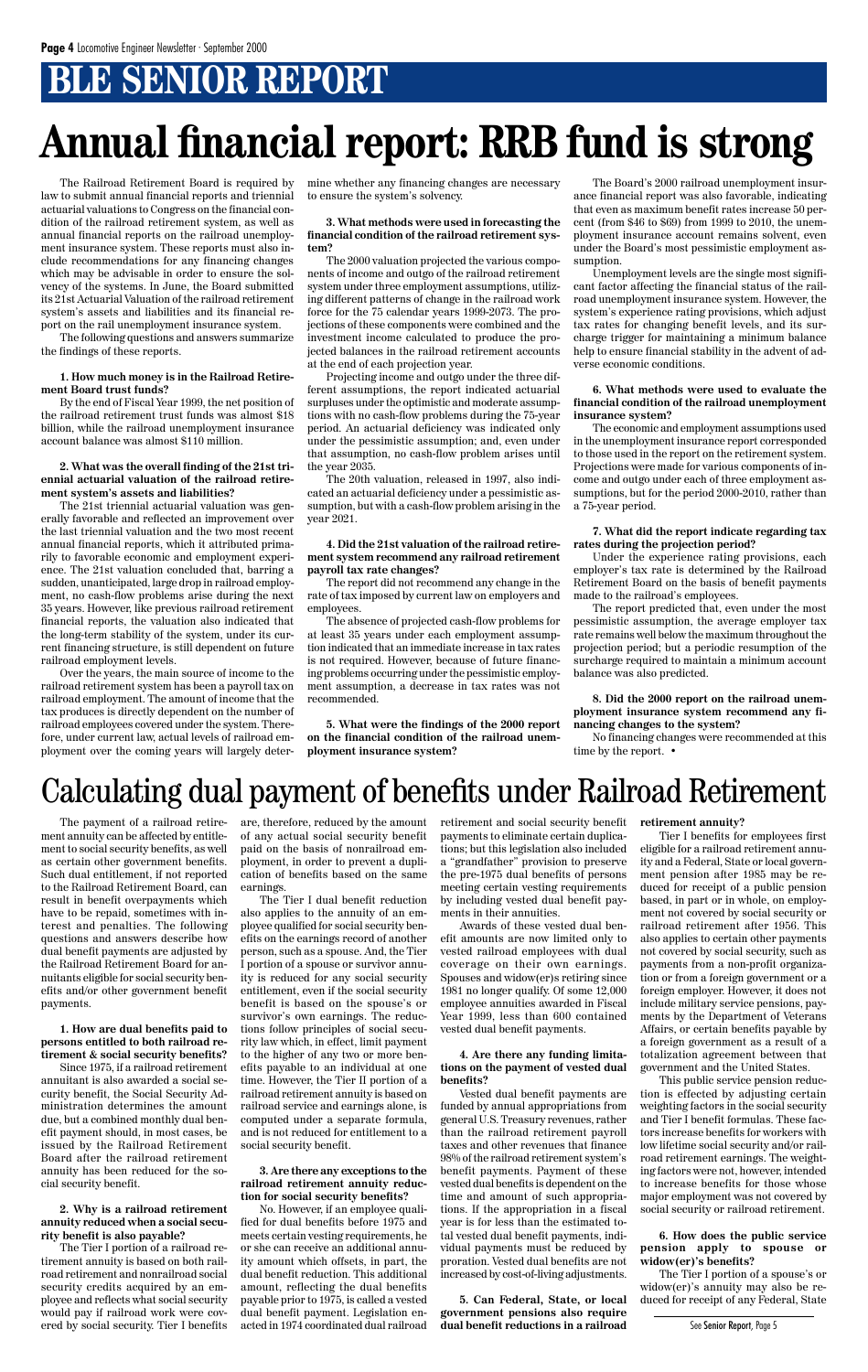# **B** NEWS

As part of a continuing effort to enhance rail labor's premier website, the Brotherhood of Locomotive Engineers has established a Members' Discussion Area to make its website a primary communications tool for all members.

The new Discussion Area, which is in a bulletin board format, will serve as an improved communications network over the current e-mail discussion list. It will allow members, in spite of the geographical distances separating them, to communicate almost instantaneously.

A particular advantage of the Members' Discussion Area is that it provides an alternative way of conducting ongoing discussions about a specific subject. For example, BLE Webmaster Walt Schmidt reports that in the past few weeks, there have been hundreds of Members' List e-mail messages concerning the upcoming Presidential election.

"Creating threads in the Members' Discussion Area will make for shorter messages, and will enable those members who are not interested in a specific topic to ignore it altogether, without having to delete dozens of e-mail messages every day," Schmidt said.

This area is accessible to all BLE members who are registered to use the members-only section of the web site; this includes all members who already subscribe to the Members' List e-mail service.

A number of forums have been established in the new Members' Discussion Area which cover most items of interest carried over from the Members' List e-mail service. In addition, all registered members are able to create sub-topics within each forum.

Access to this service is restricted to BLE members only. Members who are not registered but wish to take advantage of this new service can sign up for a password here:

http://www.ble.org/services.asp

BLE members in the market for a new computer can take advantage of a discount program through the AFL-CIO's Internet community, known as "Workingfamilies.com."

Thanks to the AFL-CIO Workingfamilies.com/ IBM Discount Computer Offer, members of AFL-CIO affiliated unions can now equip their homes with powerful U.S.-assembled IBM Aptiva personal computers (with Intel Celeron processors) at special union member prices, which are as low as \$763. A monitor, fast modem, speakers, software to get up and run-

The fee objector policy shall be published annually in the BLE's newsletter in the month preceding the objection notice<br>period and mailed annually to each objector it shall also be pro-<br>period and mailed annually to each o union shop agreement.

3. Making Objection Known<br>
(bijection Conventions shall provide notice of objection<br>
by notifying the International General Secretary-Treasurer of the<br>
objection by first-class mail postmarked during the month of No-<br>
ove

ning right away, and one-year of unlimited Internet access from Workingfamilies.com are included.

Only members of AFL-CIO affiliated unions are eligible for this cost-saving benefit.

Two computer models are available at a union member discount by calling the IBM Workingfamilies.com toll-free number: (877) 426- 5621.

Because the models are customized for Workingfamilies.com, no modifications are available. New models will be introduced with the same competitive pricing as the industry changes. Other computer products sold by IBM, including printers, scanners, software and ThinkPad notebook computers also are available to union members belonging to AFL-CIO affiliates at a 5 percent discount. Financing is available.

Go to the following page for details:

http://workingfamilies.ibelong.com/shopping

Once there, proceed to the "worker friendly marketplace."

# **Improvements continue on BLE website**

# **Union members eligible for discounted computer systems**

#### **2000 BLE Fees Objector Policy**

**1. Employee Rights** a. Any employee covered by a union or agency shop agree-ment in the United States has the legal right to be or remain a nonmember of the Union. Nonmembers have the legal right: (1) to object to paying for Union activities not related to collective bargaining, contract administration and grievance adjustment, and to obtain a reduction in fees for such activities; (2) to be given sufficient information to intelligently decide whether to ob-ject; and (3) to be apprised of internal Union procedures for fil-ing objections. Employees who choose to object have the right to be apprised of the percentage of the reduction, the basis for the calculation, and the right to challenge these figures. b. To the extent permitted by law, nonmembers may not participate in Union elections as a voter or as a candidate; at-tend Union meetings; serve as delegates to the Convention, or participate in the selection of such delegates; or participate in the process by which collective bargaining agreements are rati-fied.

#### **2. Publication of Policy**

The objection shall contain the objector's current home address. Nonmembers wishing to continue their objection from year to year must renew their objection each year as specified in this paragraph.

Objections may only be made by individual employees. No petition objections will be honored.

**4. Major Categories of Chargeable Expenses**<br>
All objectors shall pay their fair share of expenses germane to collective bargaining including:<br>
a. All expenses concerning the negotiation of agreements,<br>
a. All expenses co representatives regarding working conditions, ocneans and crights;<br>tract rights;<br>c. Convention expenses and other union internal gover-

An amount equal to 25 percent of the reduced monthly fees, and other greater amount as the independent referee may<br>recommend, shall be placed in an interest-bearing escrow account pending final determination of the charge independent referee's determination. •

nance and management expenses; d. Social activities and union business meeting expenses; e. Publication expenses to the extent coverage is related

to chargeable activities;<br>
a frequency is different to collective bargaining,<br>
contract administration and internal governance;<br>
g. Expenses for legislative and administrative agency activities to effectuate collective bar

chargeable activities; i. All costs of strikes and other lawful economic actions.

5. Determination of Chargeable Share<br>
The BLE shall retain a certified public accountant to perform an independent audit of the records of the International Division. The BLE shall abso retain an independent referee for t

tion 10, and later will verify the existence and the amounts of

money in any eserow account.<br> **G. Report of Chargeable Share and Basis of Its Calculation**<br>
The independent referee shall report the determination<br>
The independent referee shall include an analysis of the<br>
major categories

7. Challenge Procedure<br>
Each person entitled to receive the referee's report may<br>
challenge the validity of the calculations made by the indepen-<br>
dent referee by filing an appeal with the International General<br>
Secretary-

8. Arbitration of Challenges<br>
national Challenges<br>
a. After the close of the appeals period, the International<br>
General Secretary-Treasurer shall provide a list of appellants to<br>
the American Arbitration Association (AAA)

The appellants shall have the option of paying a pro-rata portion<br>of the arbitrator's fees and expenses. The balance of such fees<br>and expenses shall be paid by the BLE.<br>I.e. a court reporter shall make a transcript of all

normal business hours. e. Appellants may, at their expense, be represented by counsel or other representative of choice. Appellants need not

appear at the hearing and shall be permitted to file written state-ments with the arbitrator instead of appearing. Such statement shall be filed no later than fifteen (15) days after the transcript

becomes available, but in no case more than thirty (30) days af-<br>becomes available, but in no case more than thirty (30) days af-<br>ter the hearing doses. (1. Fourteen (14) days prior to the start of the first hearing<br>apella

**9. Payment of Reduced Fees** Objectors shall pay reduced monthly fees based on the most recent report of the independent referee pending determination of the objection year's chargeable ratio.

#### **10. Escrow of Disputed Funds**

The discussion area can be accessed at:

http://www.ble.org/members/discuss



or local pension separately payable to the spouse or widow(er) based on her or his own earnings. The reduction generally does not apply if the employment on which the public pension is based was covered by social security on the last day of public employment. (A special rule applies to Federal employees who switch from the Civil Service Retirement System to the Federal Employees Retirement System.) For spouses and widow(er)s subject to the government pension reduction, the Tier I reduction is equal to two-thirds of the amount of the government pension.

The public service pension reduction in railroad retirement spouse and widow(er) benefits was effected by 1977 social security legislation which also applied to the Tier I portion of railroad retirement spouse and widow(er) annuities. Since a social security spouse or widow(er) benefit is reduced if the beneficiary is also entitled to a social security benefit based on her or his own earnings, it was considered equitable that a social security spouse or widow(er) benefit also be reduced for a public -service pension based on the beneficiary's own nonsocial security

#### **7. What dual benefit restrictions apply when both a husband and wife are rail employees entitled to railroad retirement annuities?**

If both the husband and wife are qualified railroad employees and either has some railroad service before 1975, both can receive separate railroad retirement employee and spouse annuities, without a full dual benefit reduction under the phase-out provisions of the 1974 Railroad Retirement Act. However, if both the husband and wife started railroad employment after 1974, only the railroad retirement employee annuity or the spouse annuity, whichever he or she chooses, is payable.

If a widow(er) is qualified for a railroad retirement employee annuity as well as a widow(er)'s annuity, a special guaranty applies in some cases. If both the widow(er) and the deceased employee started railroad employment after 1974, the survivor annuity payable to the widow(er) is reduced by the amount of the employee annuity.

If either the deceased employee or the widow(er) had some railroad service before 1975 but had not completed 120 months of service before 1975, the employee annuity and the Tier II portion of the widow(er)'s annuity would be payable to the widow(er). The Tier I portion of the widow(er)'s annuity would be payable only to the extent that it ex-

ceeds the Tier I portion of the employee annuity.

If either the deceased employee or the widow(er) completed 120 months of railroad service before 1975, the widow or dependent widower may receive both an employee annuity and a survivor annuity, without a full dual benefit reduction.

#### **8. Can workers' compensation or public disability benefits affect railroad retirement benefits?**

If an employee is receiving a disability annuity, Tier I benefits for the employee and spouse may, under certain circumstances, be reduced for receipt of workers' compensation or public disability benefits.

#### **9. How can an annuitant find out if receipt of any dual benefits might affect his or her railroad retirement annuity?**

If an annuitant becomes entitled to any of the previously discussed dual benefit payments, or if there is any question as to whether a dual benefit payment requires a reduction in an annuity, a Board field office should be contacted. In any situation, the best rule is, "When in doubt-report."

For the phone number or address of the nearest Board field office, annuitants should call the automated toll-free RRB Help-Line at (800) 808-0772 or by checking the Board's Web site at www.rrb.gov. •

### Senior Report

Continued from Page 4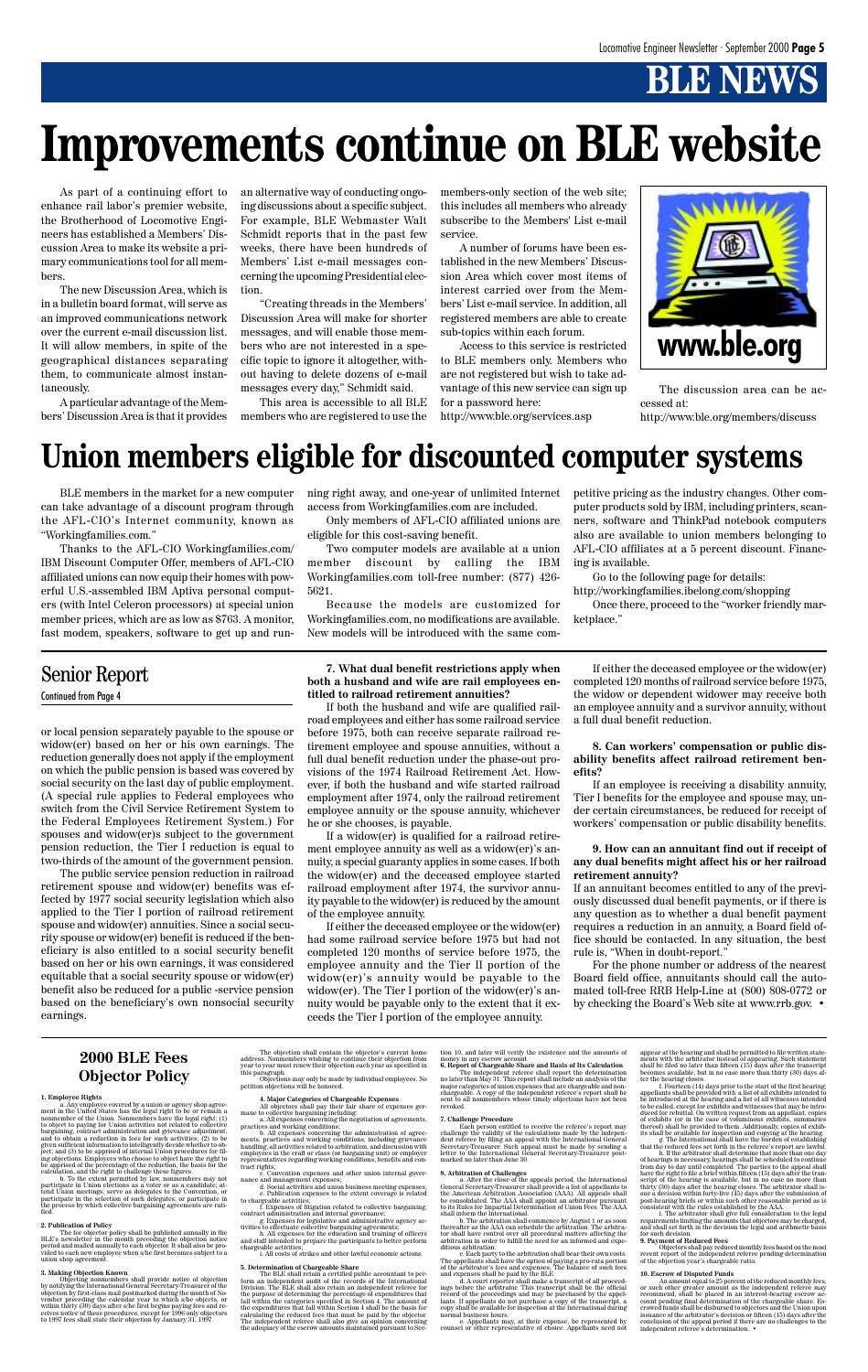# **CANADIAN SPOTLIGHT**

On August 4, the Brotherhood of Locomotive Engineers / Rail Canada Traffic Controllers concluded a Memorandum of Settlement with Canadian Pacific Railway, subject to ratification.

This settlement concludes a bargaining round which began in October of 1999 and continues in effect for three years until Dec. 31, 2002.

It provides wage increases of 2% in each of the three years and benefit plan enhancements in the areas of life insurance, dental, extended health and vision care and weekly indemnity sickness.

Four RTC desks were upgraded one rate level amounting to approximately \$1.00 per hour increase for each and the interlocking RTC's at 12th Street Tower (Calgary) and Rugby (Winnipeg) received a \$.75 per hour increase in addition to the general wage increase.

The major component of the settlement is in the area of pension plan improvements with no additional contributions from the employees. Changes in work rules which were necessary to both sides were also negotiated between the parties.

The Brotherhood's bargaining committee consisted of Vice-President and Canadian Director Gilles Hallé, Rail Canada Traffic Controller General Chairman Jim Ruddick, National Advisor/Special Representative Darrell Arnold and Local Chairmen Danny MacIver (Division 954, Quebec) and Kari Essery (Division 954, Calgary).

"We would like to extend a special thanks to Federal Mediator, Mr. Tom Hodges, for his assistance in providing the two parties his expertise in order to reach this settlement," Brother Hallé said. •

# **BLE-RCTC reach tentative pact with CPR**

Le 4 août 2000, la Fraternité des ingénieurs de locomotives / Contrôleurs de la circulation ferroviaire du Canada ont conclu un protocole d'entente avec le Canadien Pacifique sujet à la ratification.

Ce protocole conclut une ronde de négociations qui a débuté en octobre 1999 et sera en vigueur pour trois ans, soit jusqu'au 31 décembre 2002.

Ce protocole donne des augmentations salariales de 2% pour chacune des trois années et des améliorations au régime de prévoyance au niveau de l'assurance-vie, soins dentaires, assurance-maladie complémentaire et soins de la vue et indemnités

hebdomadaires de maladie.

Quatre pupitres de CCF ont été surclassés d'un niveau soit d'une augmentation d'approximativement 1 \$ de l'heure pour chacun et les CCF chargés d'enclenchements au 12th Street Tower (Calgary) et Rugby (Winnipeg) ont reçu une augmentation de 0,75\$ de l'heure en plus de l'augmentation salariale de base.

La composante majeure de l'entente est dans l'amélioration du régime de pension avec aucune contribution additionnelle par les employés. Les changements aux clauses normatives, qui étaient

nécessaires des deux côtés, ont aussi été négociés entre les parties.

Le comité négociateur de la Fraternité était composé du Vice-président et directeur canadien Gilles Hallé, du Président général Jim Ruddick, du Conseiller national/représentant spécial Darrell Arnold et des Présidents locaux Danny MacIver et Kari Essery.

Nous aimerions remercier spécialement le Médiateur fédéral, Monsieur Tom Hodges, pour son aide en fournissant son expertise aux deux parties afin d'en arriver à cette entente.

## **FIL/CCFC conclut une entente sujette à ratification avec CP**

Several Canadian BLE officers took part in a charity golf tournament to raise money for the Maison Michel Sarrazine, a hospital that offers care to terminally ill cancer patients.

The tournament raised over \$20,000. One of the many volunteers for the event was Brother J. Roberge, locomotive engineer and retired member of Division 558 (Charney, Quebec). Several BLE members and members of their family have used the services of the Maison Michel Sarrazin.

Among those participating were BLE Canadian Director Gilles Hallé, National Legislative Chairman-Canada George Hucker, Local Chairman of BLE



Assise dans la voiturette de golf, la Lieutenante-Gouverneure du Québec Lise Thibault, qui, avec plusieurs dirigeants de la FIL, a participé à un tournoi de golf au profit de la Maison Michel Sarrazin, un hôpital privé pour le traitement des victimes du cancer. Debout, de gauche à droite, sont B. Brunet, J.L. Shields, Gilles Hallé et T.G. Hucker.

Seated in the golf cart is Quebec Lieutenant-Governor Lise Thibault, who, along with several BLE officials, took part in a charity golf tournament for the Maison Michel Sarrazin, a private hospital for treatment of cancer victims. Standing, from left, is B. Brunet, J.L. Shields, Gilles Hallé and T.G. Hucker.

### BLE officials meet with Quebec Lieutenant Governor at charity event

### Jouer au golf pour une bonne cause

#### **Qui est Michel Sarrazin?**

Michel Sarrazin est né en France, à Nuits-sous-Beaume en Bourgogne, le 5 septembre 1659. Venu une première fois à Québec en 1685. À titre de chirurgien de la marine, il revient s'y établir définitivement en 1697.

En mai 1700, il pratiqua à l'Hôtel-Dieu de Québec l'ablation d'une tumeur mammaire cancéreuse chez une religieuse. Cette chirurgie constitua alors la première mastectomie au Canada et probablement en Amérique du Nord. La patiente survécut 39 ans après son opération. Michel Sarrazin est décédé le 6 septembre 1734 à l'Hôtel-Dieu de Québec. Il fut inhumé dans le cimetière des Pauvres de l'Hôtel-Dieu.

#### **Qu'est-ce que la Maison Sarrazin?**

L'ouverture officielle de la Maison Michel Sarrazin a eu lieu en avril 1985. Elle a déjà offert des services à plus de 6270 patients en phase terminale de cancer dont 3790 y ont résidé.

La Maison Michel Sarrazin est un centre hospitalier privé de quinze lits de courte durée, spécialisé dans les

soins aux mourants. En plus des services gratuits, offerts aux malades et à leur famille, la Maison Michel Sarrazin est affiliée à l'Université Laval comme centre de formation et de recherche en soins palliatifs.

Les objectifs de la Maison Michel Sarrazin sont les suivants:

• améliorer la qualité de vie du malade en apaisant ses souffrances par une médication adéquate;

• accompagner la personne dans son cheminement vers la mort en lui offrant un support moral, affectif et spirituel, si elle le désire;

• procurer le soutien nécessaire aux proches du mourant et les aider à s'impliquer selon leurs possibilités dans les soins du malade.

Cette année, la Levée de fonds s'est élevée à plus de 20 000,00\$. Nous sommes heureux de souligner qu'un des nombreux volontaires est notre Confrère J. Roberge, ingénieur de locomotives et membre retraité de la Division 558. Malheureusement, plusieurs membres de la FIL ainsi que des membres de leur famille ont déjà fait appel aux services de la Maison Michel Sarrazin.

**Biographie sur la Lieutenant-**

**Gouverneure de la province de Québec Lise Thibault**

Née à Saint-Roch-de-l'Achigan le 2

avril 1939, elle a été assermentée 27th Lieutenant-gouverneure du Québec, le 30 janvier 1997. Elle est aussi la première femme à détenir ce poste. En vertu de sa commission royale lui

suite légale à la politique déterminée par le gouvernement.

conférant des pouvoirs constitutionnels équivalents à ceux d'un chef d'État, la Lieutenant-gouverneure donne une le ski avec des véhicules adaptés. •

La volonté et la détermination de la Maison Michel Sarrazin vont de pair avec celles de Mme Thibault qui, même

si elle se déplace en fauteuil roulant, trouve le moyen de pratiquer le golf et

Division 258 (Montreal) B. Brunet, and Counsel J. Shields.

Lieutenant-Governor of the Province of Quebec, Lise Thibault, was at the tournament and she took time to meet with the BLE representatives.

The official opening of the Maison Michel Sarrazin was in April 1985. It already offered services to more than 6,270 patients in terminal phase of cancer, of them 3,790 used the residence.

More than the free services offered to the patients and their family, the Maison Michel Sarrazin is affiliated to the Université Laval as a training centre and research in palliative care.

The objectives of the Maison Michel

Sarrazin are as follows:

• to improve the quality of life to the patient by soothing their sufferings with an adequate medication;

• to accompany the person in their progression towards death by offering them moral, affective and spiritual support, if so desired; and

• to give the necessary support to the family of the dying patient and help them to get involved in the patient's care depending on their abilities.

Born in Saint-Roch-de-l'Achigan, April 2, 1939, Madame Thibault was sworn in as 27th Lieutenant Governor of Québec, January 30, 1997. She is also the first woman to hold this position.

By virtue of her royal commission, she possesses all of the constitutional powers of a head of state and gives legal sanction to the policies adopted by the government.

The will and determination of the Maison Sarrazin go hand in hand with those of Mme. Thibault who, even if she uses a wheel chair, finds the way to golf and ski with adapted vehicles.

Michel Sarrazin was a surgeon in the French navy who moved to Quebec in 1697. In May 1700, he removed a cancerous tumour from the breast of a nun at Hôtel-Dieu of Quebec. It was the first mastectomy in Canada and probably in all of North America. •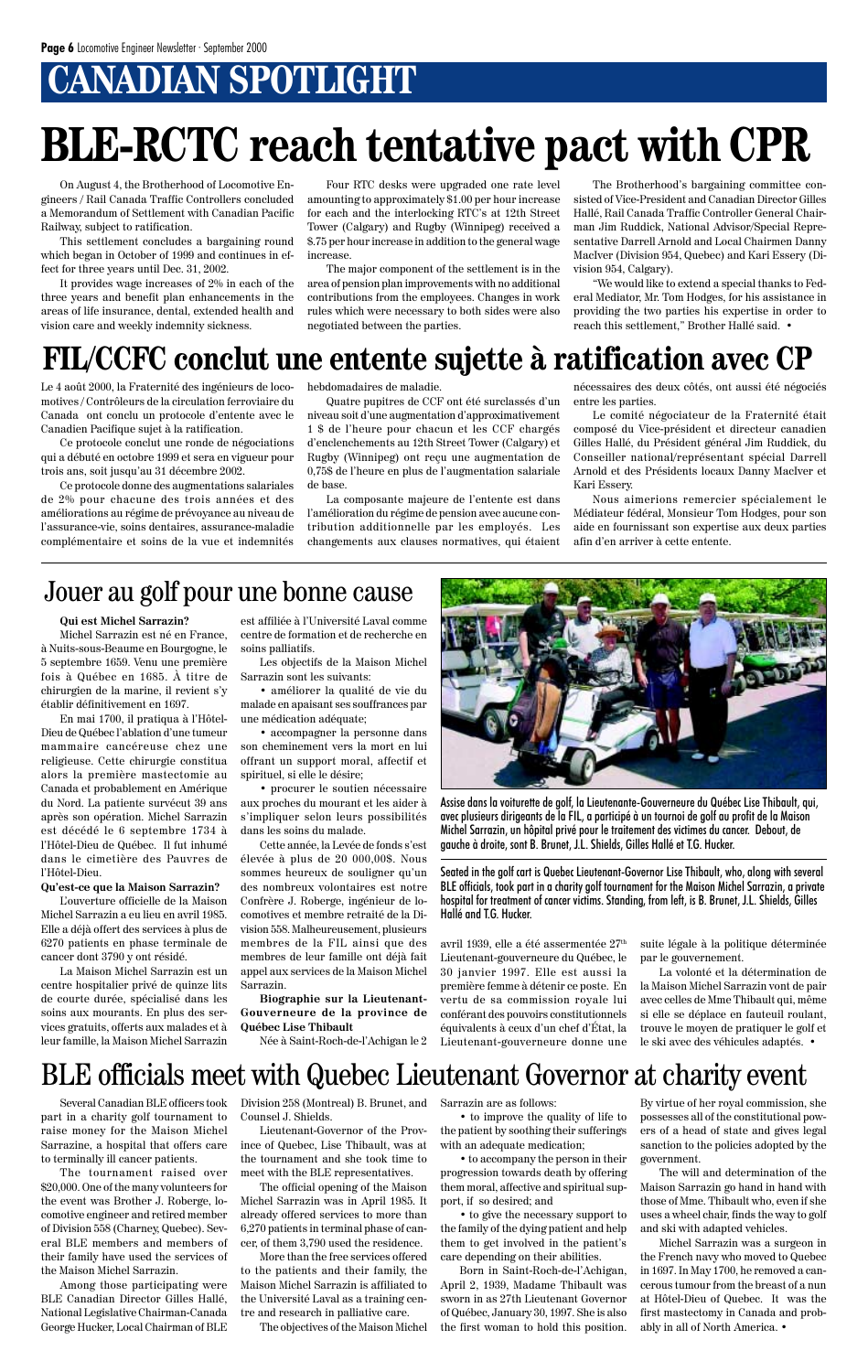# **BLE NEWS**

According to Samuel Gompers, founder and longtime president of the American Federation of Labor:

*"Labor Day differs in every essential from the other holidays of the year in any country. All other holidays are in a more or less degree connected with conflicts and battles of man's prowess over man, of strife and discord for greed and power, of glories achieved by one nation over another. Labor Day... is devoted to no man, living or dead, to no sect, race, or nation."*

Labor Day, the first Monday in September, is dedicated to the social

and economic achievements of American workers. It constitutes a yearly national tribute to the contributions workers have made to the strength, prosperity and well-being of our country.

Labor Day is dedicated to a movement of people without whom this nation would be a very different place. Labor has been at the forefront of social change throughout the past century and a half. Many facets of American life that we regard as undeniable rights were fought for by our brothers and sisters who came before us. Things like unemployment

insurance, worker compensation, and the eight-hour work day are the result of the hard work — and even bloodshed — of the past.

The BLE is proud of its role in this fight. We know that without organization there is no strength. The strength of the labor movement comes from the rank-and-file members. This is the most important thing to remember on Labor Day.

When our organization was founded 137 years ago, members had to meet in secrecy because they feared retaliation by railroad bosses. They were involved in a great

The National Association of State Legislative Board Chairmen held its annual meeting in Niagara Falls, Ontario, from July 23-26. Thirty state chairmen and five provincial legislative board chairmen attended the meeting, along with International President Edward Dubroski, First Vice-President Jim McCoy, General Secretary-Treasurer Russ Bennett, Vice-President & U.S. National Legislative Representative Leroy Jones, and National Legislative Representative-Canada George Hucker. The featured guest speaker was Jack Wells, Deputy Administrator of the Federal Railroad Administration.

National Legislative Representative; Jim McCoy, First Vice-President & Alternate President; Raymond Holmes, SLBC-TX and Chairman NASLBC; Edward Dubroski, International President; and Russell Bennett, BLE General Secretary-Treasurer. Second row: James Brittain, SLBC-TN; Edward Way, SLBC-IL; Jack Wells, Deupty Administrator, Federal Railroad Administration; Betty Child, BLE National Legislative Office, Executive Assistant; and Tommy Mayne, SLBC-KY. **Third row:** Jim Chappelle, SLBC-NJ; Keith Luebke-SLBC-WI; and Bob Harvey, BLE National Legislative Office, Regulatory Research Coordinator. **Fourth row:** Terry Briggs, First VC-TX; Raymond Taylor, SLBC-GA; Tom Perkovich, SLBC-MN; and Jeff Ramage, SLBC-ID. **Fifth row:** James Ussery, Second VC-TX; Wayne Wiederspiel, PLBC-British Columbia; and J.T. Norris, SLBC-VA & Vice Chairman NASLBC. **Sixth row:** John Collins, SLBC-NY; George Newman, SLBC-MA; and Don Anderson, PLBC-Alberta. **Seventh row:** Tom Armstrong, PLBC-Saskatchewan; Brian Gallagher, LR-NY; Darrell Blake, SLBC-WV; Brent Boggs, BLE National Legislative Office, Political Affairs Coordinator; and Mike Muscha, SLBC-ND.

Raymond Holmes, Chairman of the Texas State Legislative Board, is Chairman of the NASLBC.

"At the present time we have 36 states with either full or part time legislative chairmen," Brother Holmes said. "We meet annually to discuss common issues, state initiatives, to hear reports from our International officers, to lay the framework for future legislation and to decide what legislation should be handled on the national level. The input of our Canadian Brothers allows us to share ideas and discuss common interests."

**Standing on staircase, front row, from left:** Leroy Jones, Vice-President & U.S.



**Standing on floor, front row, from left:** John Giblin, SLBC-IA; and Bruce Yates, SLBC-NM.

**Second row:** Bill Verdeyen, SLBC-IN; Tim Young, SLBC-AR; Keith McCarthy, SLBC-WY; Randy Meek, SLBC-NE; Jim Keele, SLBC-KS; and Ken Kertesz, SLBC-PA. **Third row:** Robert Svob, SLBC-AZ; Darrell Grywacheski, PLBC-Manitoba; Tim Smith, SLBC-CA; Michael O'Brien, SLBC-LA; and Rob McCaffrey, PLB First Vice-Alberta. **Fourth row:** Doug Horstman, SLBC-OR; Darrell Azarcon, First VC-CA; Paul Enenbach, First VC-WI; and Perry Renfro, SLBC-OK & Sec.-Treas. NASLBC **Fifth row:** Bill O'Brien, SLBC-OH; Mike Wheten, PLBC-Ontario; and Craig Gilchrist, SLBC-MT.



### **Corrections**

# State Legislative Board chairmen hold annual meeting

# **Honoring members past and present**

A special Labor Day message from International President Edward Dubroski

struggle, not only for the rights of railroaders, but for the rights of all workers. As North America's oldest labor organization, we have been on the front lines of many major struggles. On Labor Day, we commemorate those struggles of the past and the fights that are still going on.

As the International President of the BLE, I urge all members to take time this Labor Day to honor those members of our organization who have fought in the great battles of the past, those who continue to fight today, and those who will keep fighting for generations to come. •

Due to a printer's error, the caption information for this photo was missing from the July 2000 issue of the Newsletter. The individuals pictured here are, from left: John Rupp (partially obscured), Local Chairman of

Division 74 (Harrisburg-Enola, Pa.); Buddy White, Division 696 (Atlanta); Sue White; Jackie Mears, Division 267 (Asheville, N.C.); Brenda Mears; Melanie Cogburn and R.S. Cogburn, Division 85 (Columbia, S.C.).

This Brother was mis-identified in the July 2000 issue of the Locomotive Engineer Newsletter. He is L.R. "Randy" Saunders of BLE Division 129 in Nashville, Tenn.